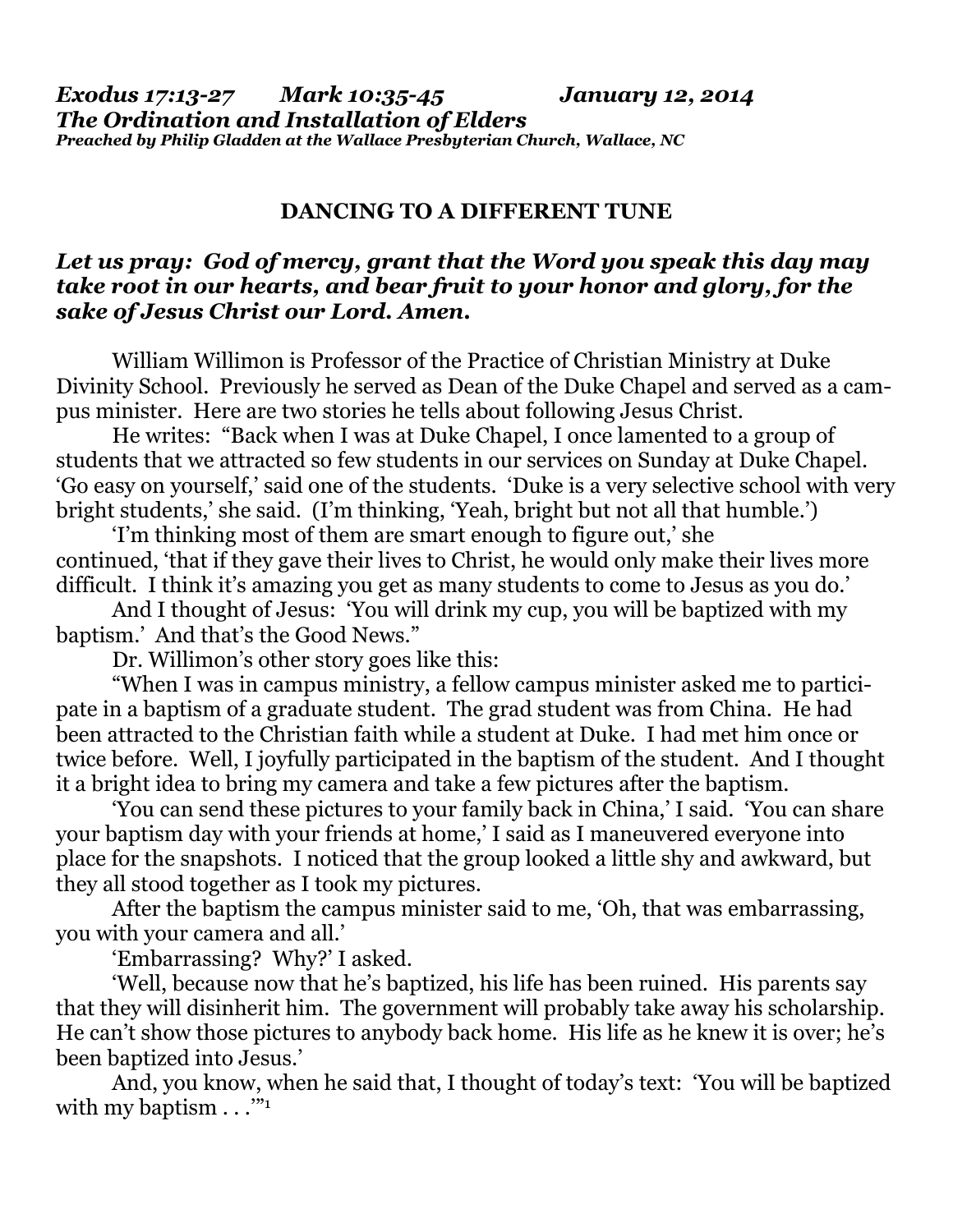In a few minutes, our session will ordain and install Rick, Zach, Harriet, Dottie, and Joell as members of the session's Class of 2016. As part of their ordination service, they will answer nine questions about their faith and their willingness to serve as ruling elders for the Church of Jesus Christ and in this congregation.

 The final six questions have to do specifically with their calling and work as ruling elders. The first three questions are about their personal faith and commitment to Jesus Christ, their acceptance of God's Word in the Scriptures, and their willingness to be led and instructed by the confessions of faith of the church.

 The first question I will ask the five elders is *the* fundamental, basic question of the Christian faith: *Do you trust in Jesus Christ your Savior, acknowledge him Lord of all and Head of the Church, and through him believe in one God, Father, Son, and Holy Spirit?* How they answer that first question determines how (or if) they will answer the next eight questions. Obviously, if a person cannot answer "Yes" or "I do" to that question about the Lordship of Jesus Christ, there is no need for him or her to be asked the next eight questions.

 So it is with all of us. If we do not answer "Yes" or "I do" to the question, "Do you accept Jesus Christ to be your Lord and Savior?" there is no need to answer any of Jesus' other questions or to respond to his call to follow where he leads.

 Here we are this morning, a congregation of people who have gathered to worship Almighty God and to give thanks for his only Son, the one we call our Lord and Savior, Jesus Christ. *If* you have answered "Yes" or "I do" to Jesus' call to "Follow me," how will you answer Jesus' other questions? "Are you able to drink the cup that I drink, or be baptized with the baptism that I am baptized with?" (Mark 10:38)

 How often do we think about our lives as we knew them being over, because we have been baptized into Jesus? For many of us, most of the time, our baptism into Jesus doesn't present any sort of challenge, and we kind of like it that way. But, as Dietrich Bonhoeffer wrote in his book, *The Cost of Discipleship*, "When Christ calls a man, he bids him come and die." Bonhoeffer, who literally lost his life in the service of Jesus Christ, also wrote, "Being a Christian is less about cautiously avoiding sin than about courageously and actively doing God's will."

 When I was a commissioner from our presbytery to the 220th General Assembly in the summer of 2012 in Pittsburgh, I was particularly impressed with our outgoing moderator, Cynthia Bolbach. She fulfilled her responsibilities gracefully and in an inspiring manner, despite being in the final stages of the cancer that would shortly take her life.

 Cynthia Bolbach was an attorney in Arlington, Virginia and a ruling elder at the First Presbyterian Church of Arlington. Before she was elected moderator of the General Assembly, she wrote an article for The Presbyterian Leader called "The Awesome Task of Elders." Her concluding paragraph addresses all of us — ministers/teaching elders/ruling elders/congregation members — as we try to follow Jesus Christ. She wrote, "Following Jesus is life-changing. But following Jesus is not easy, and it can't be done alone: one person can't do it alone; one congregation can't do it alone. We follow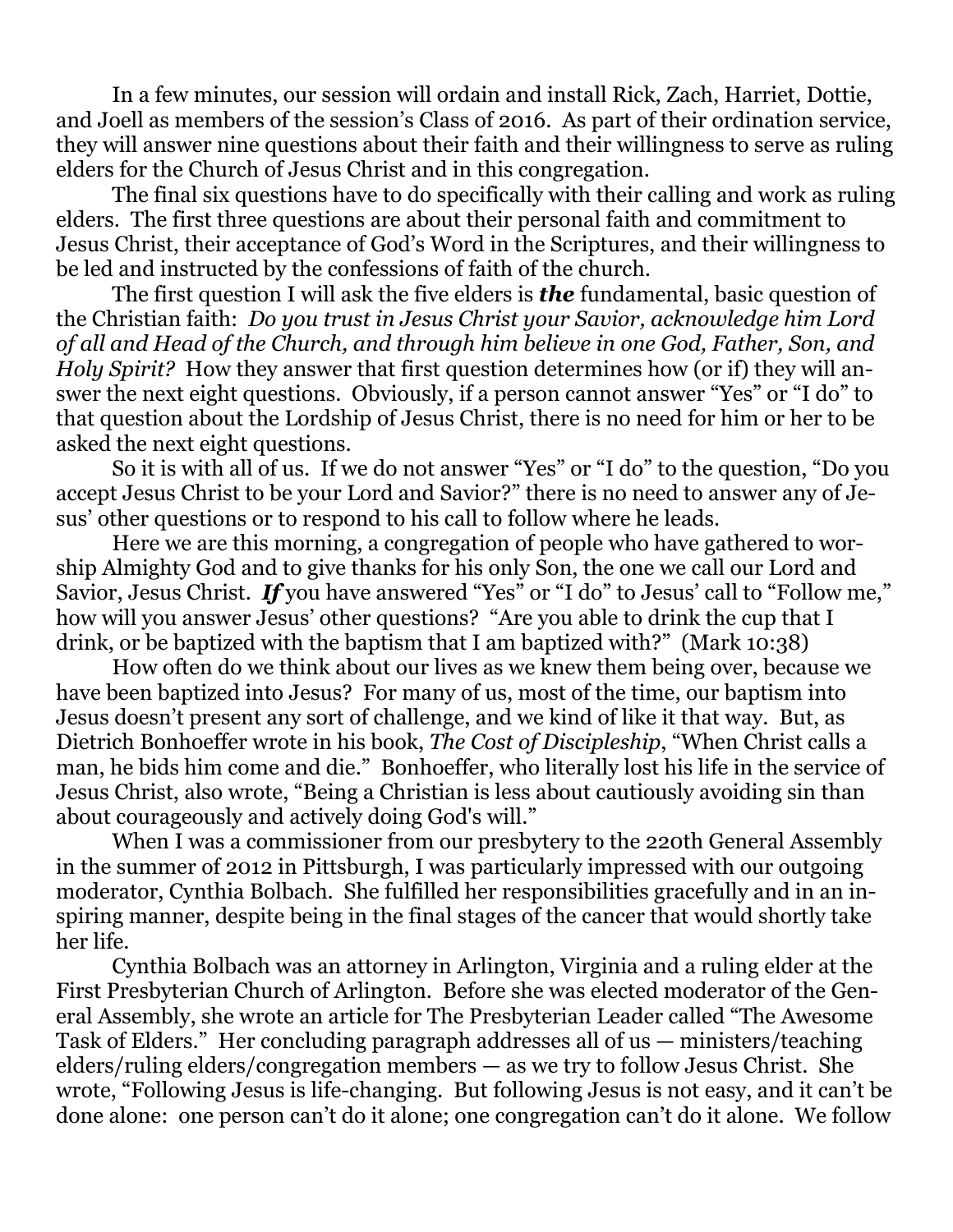Jesus together as a community of faith, coming together with all our strengths and weaknesses. Those of us who have accepted the privilege and responsibility of serving as ruling elders walk alongside every person who makes that life-changing commitment. We say to them, 'I will be there with you every step of the way.' And we find ourselves given strength for the journey. Thanks be to God."2

At the same General Assembly, I was assigned to serve on the Church Orders and Ministries Committee. One of the items of business we dealt with was an overture from the Presbytery of Santa Fe, asking the General Assembly to overturn an action from a previous General Assembly, which had adopted different terminology for "ministers of the Word and Sacrament" and "elders" in our church's *Book of Order*. Ministers are referred to as "teaching elders" while the elders you elect to represent you on the session are referred to as "ruling elders." The overture generated much more conversation and debate than I ever expected in the committee meetings.

 Some people seemed uncomfortable with the term "ruling elder," afraid it might suggest a role that runs counter to what Jesus said to his disciples about what it means to follow him: "You know that among the Gentiles those whom they recognize as their rulers lord it over them, and their great ones are tyrants over them. But it is not so among you; but whoever wishes to become great among you must be your servant, and whoever wishes to be first among you must be slave of all." (Mark 10:42-44)

 However, our *Book of Order* clearly states, in the section which defines "Ruling Elder," that "Ruling elders are so named not because they 'lord it over' the congregation, but because they are chosen by the congregation to discern and measure its fidelity to the Word of God, and to strengthen and nurture its faith and life." (Section G-2.0301)

 After one of our elders had served on the session for a while into his first threeyear term, he told me one night after a session meeting, "You know, I'm really glad I'm serving as an elder. I used to think the session was just a group whose job was to say 'No.' Now I'm finding out that's not it at all." To that I say, Amen and Amen! That's why your elders and I have worked hard and will continue to work hard to develop our session as a community of spiritual leaders for our congregation.

 In a few minutes, Elder Curt Simpson will ask you two questions, after your new elders have answered their nine questions. The second question Curt will ask is: *Do we agree to pray for them, to encourage them, to respect their decisions, and to follow as they guide us, serving Jesus Christ who alone is Head of the Church?*

I charge you to take the questions and your answers very seriously. In her article about "The Awesome Task of Elders," Cindy Bolbach wrote about the "privilege and responsibility" of ruling elders. As Rick, Zach, Harriet, Dottie, and Joell and the other ten elders on the session guide us in the mission and ministry of our congregation, keep Moderator Bolbach's comments in mind: "For those of us who are ruling elders, this parity of leadership is a privilege and a responsibility. It is a privilege because we are entrusted with the matchless opportunity to step out in faith  $-$  trembling as we go  $-$  to give nurture and direction to God's people, to help them on their journeys of faith. No